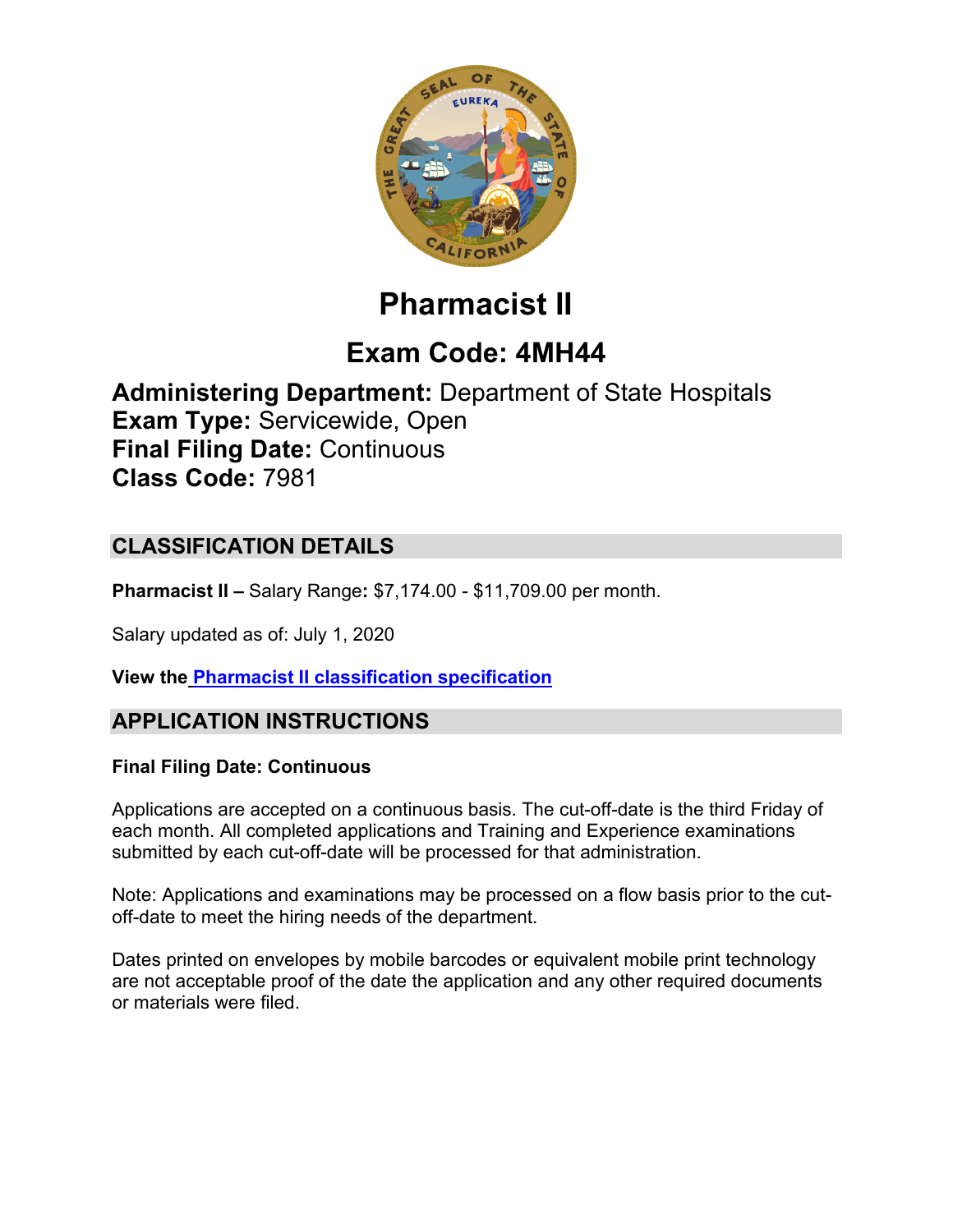#### **Who Should Apply**:

Applicants who meet the Minimum Qualifications as stated on this bulletin may apply for and take this examination. Once you have taken this examination, you may not retake it for **six (6)** months.

Unless otherwise stated on this bulletin, you must meet the Minimum Qualifications by the Final Filing Date or cut-off-date stated above.

#### **How to Apply**:

Applicants are required to submit an [Examination Application \(STD 678\),](https://jobs.ca.gov/pdf/std678.pdf) found at [www.calcareers.ca.gov,](http://www.calcareers.ca.gov/) either by mail, in person, or via email to the address listed below.

Once your application has been submitted, you must complete the **Training and Experience (T&E)** following the instructions below under, **Taking the Examination.**

Examination Services staff will screen each application. Applicants meeting the minimum qualifications will be admitted into the examination. **Applicants must submit the STD. 678 as well as the T&E. Failure to do so will result in a delay in the examination process.**

#### **The preferred method to apply is by emailing your STD 678 to:**

**[Pharmacistii@dsh.ca.gov](mailto:Pharmacistii@dsh.ca.gov)**

#### **Electronic signatures are acceptable.**

Indicate the Classification on your Examination Application (STD 678).

You may apply by mail or in person to: Department of State Hospitals – Sacramento Attn: Selection Services Unit, MS-14 1215 O Street Sacramento, CA 95814

Indicate the Classification on your Examination Application (STD 678).

In person hours: Monday through Friday, 8am to 5pm (excluding State holidays)

#### **Special Testing Arrangements:**

If you require assistance or alternative testing arrangements due to a disability, please contact the testing department listed in the Contact Information section of this bulletin.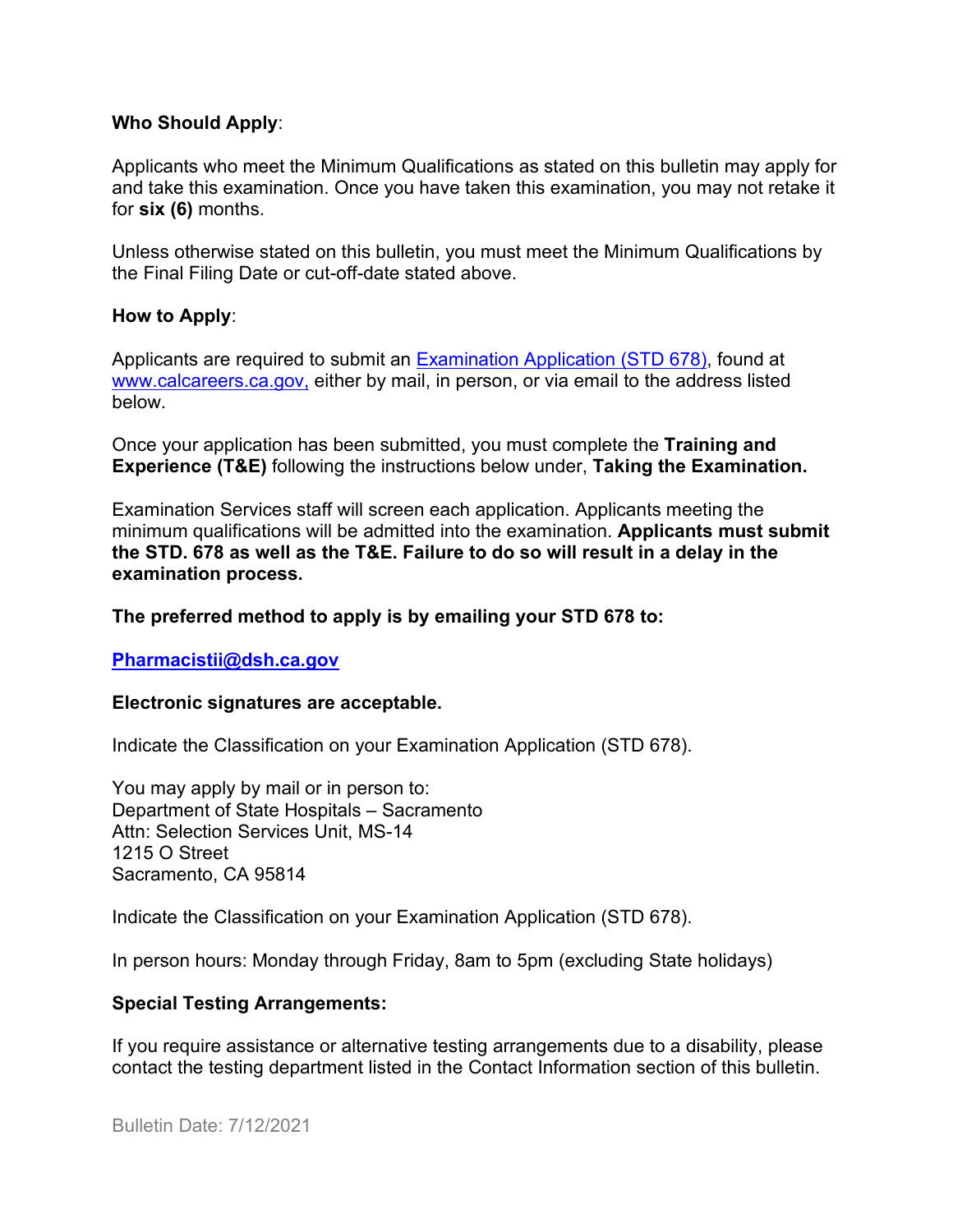## **MINIMUM QUALIFICATIONS**

All applicants must meet the education and/or experience requirements as stated on this exam bulletin to be accepted into the examination. Part-time or full-time jobs, regardless of whether paid or volunteer positions, and inside or outside California state service will count toward experience.

Possession of a valid certificate of registration as a licentiate in pharmacy issued by the State Board of Pharmacy. **AND**

**Either I:** One year performing the duties of a Pharmacist I in the California state service.

**Or II:** Two years of experience as a registered pharmacist, preferably including one year in a hospital pharmacy.

## **SPECIAL PERSONAL CHARACTERISTICS**

Willingness to work in a State institution and freedom from communicable disease; willingness to work as a team member with other professional staff; willingness to provide patient-oriented services.

## **POSITION DESCRIPTION**

Under general direction, to administer and manage a State facility's pharmacy services or manage one or more major programs in a large comprehensive pharmacy where a Pharmacy Services Manager is in charge; to supervise the work of professional and nonprofessional assistants; and to do other related work.

## **EXAMINATION SCOPE**

This examination consists of the following components:

**Training and Experience Evaluation –** Weighted 100% of the final score. The examination will consists solely of a **Training and Experience Evaluation.** To obtain a position on the eligible list, a minimum score of 70% must be received.

In addition to evaluating applicants' relative knowledge, skills, and ability, as demonstrated by quality and breadth of education and/or experience, emphasis in each exam component will be measuring competitively, relative job demands, each applicant's:

#### **Knowledge of:**

1. Knowledge of compounding of prescriptions and stock pharmaceutical preparations.

Bulletin Date: 7/12/2021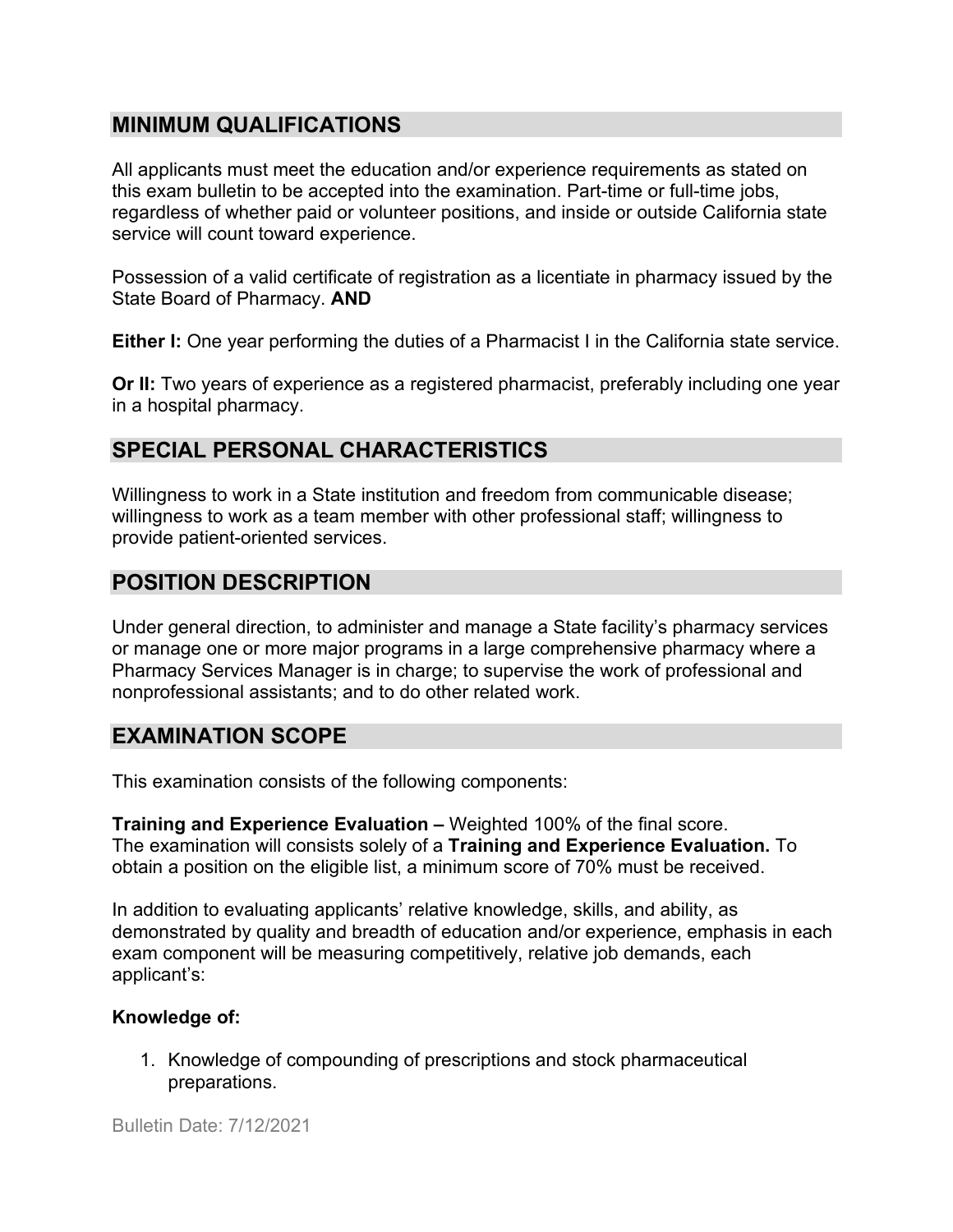- 2. Knowledge of drugs, chemicals, and pharmaceutical supplies required in the operation of a dispensary.
- 3. Knowledge of principles of effective supervision.
- 4. Knowledge of operation of a large hospital.
- 5. Knowledge of laws pertaining to dispensing and use of narcotics and poisons.
- 6. Knowledge of principles of facility pharmacy operation and management.
- 7. Knowledge of patient-oriented services.
- 8. Knowledge of the department's Affirmative Action Program objectives.
- 9. Knowledge of a manager's role in the Affirmative Action Program and the processes available to meet affirmative action objectives.

#### **Ability to:**

- 1. Ability to compound prescriptions and stock pharmaceutical preparations.
- 2. Ability to manage the pharmacy or one or more major pharmacy services programs for a large hospital.
- 3. Ability to lead, supervise, and instruct others in pharmaceutical work.
- 4. Ability to keep records and prepare reports.
- 5. Ability to analyze situations accurately and take effective action.
- 6. Ability to work as a team member when necessary.
- 7. Ability to effectively contribute to the department's affirmative action objectives.

# **ELIGIBLE LIST INFORMATION**

A Servicewide, Open eligible list for the **Pharmacist II** classification will be established for use by all state agencies.

The names of **successful** competitors will be merged onto the eligible list in order of final score regardless of exam date. Eligibility expires **12 months** after it is established. Applicants must then retake the examination to reestablish eligibility.

Veterans' Preference will be granted for this examination. In accordance with Government Codes 18973.1 and 18973.5, whenever any veteran, or widow or widower of a veteran achieves a passing score on an open examination, he or she shall be ranked in the top rank of the resulting eligible list.

Veterans status is verified by the California Department of Human Resources (CalHR). Information on this program and the Veterans' Preference Application (Std. form 1093) is available online at the following website:

<https://www.jobs.ca.gov/CalHRPublic/Landing/Jobs/VeteransInformation.aspx>

Additional information on veteran benefits is available at the Department of Veterans Affairs.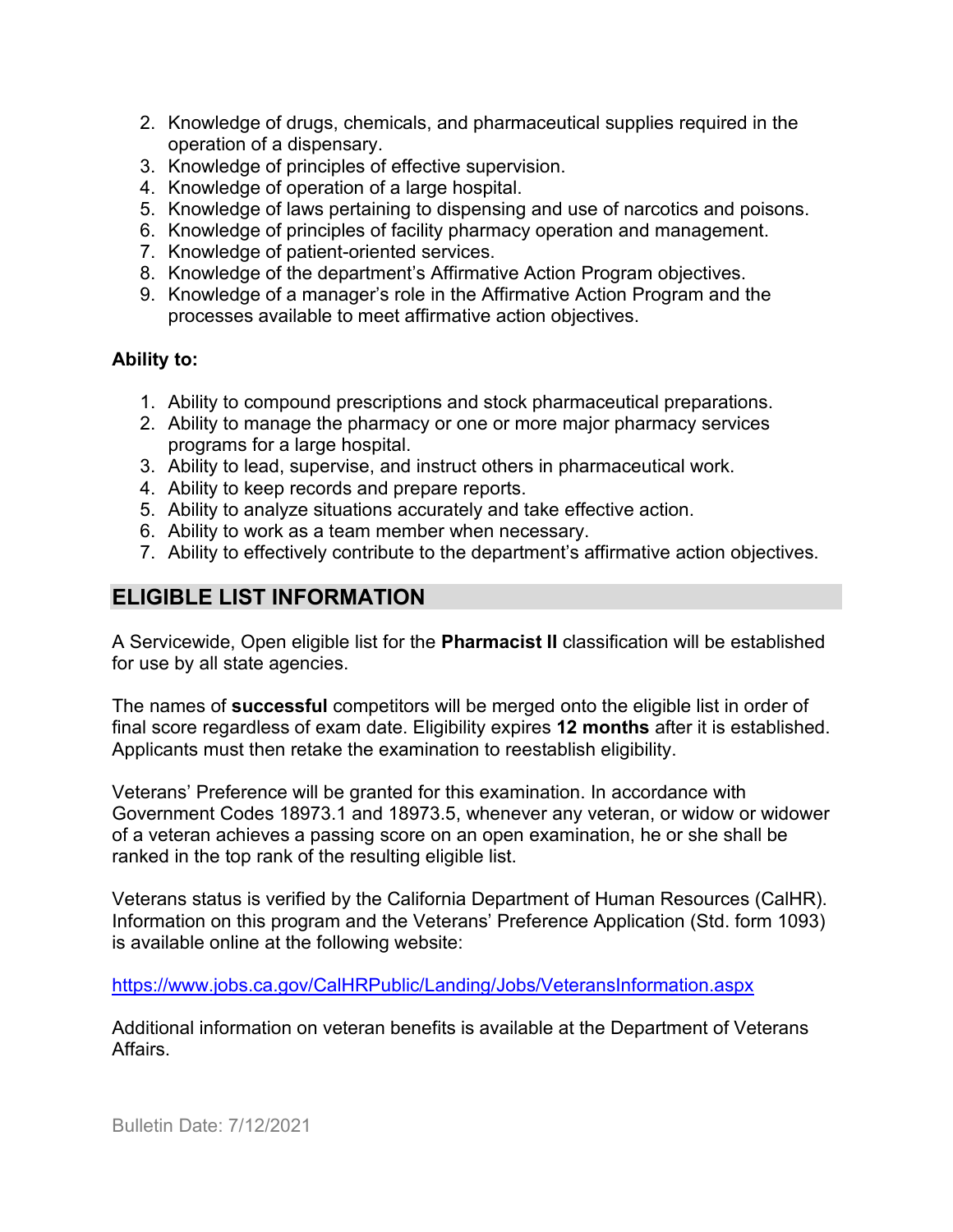Career credits are not granted for examinations administered on an Open or Promotional basis.

## **PREPARING FOR THE EXAMINATION**

Here is a list of suggested resources to have available prior to taking the exam.

- 1. **Employment History:** Employment dates, job titles, organization names and addresses, names of supervisors or persons who can verify your job responsibilities, and phone numbers of persons listed above.
- 2. **Education:** School names and addresses, degrees earned, dates attended, courses taken (verifiable on a transcript), persons or office who can verify education, and phone numbers of persons or offices listed above.
- 3. **Training:** Class titles, certifications received, names of persons who can verify your training, and phone numbers of persons listed above.

# **TAKING THE EXAMINATION**

**To be considered as a candidate, step 1 and 2 must be completed.**

- **If step 1 and 2 are not completed; the application will not be reviewed and/or the examination will not be scored.**
- **After you complete steps 1 and 2, the application will be reviewed to determine that the Minimum Qualifications are met, then the examination will be processed and you will receive your results by mail within 4 - 6 weeks of the cut-off date stated above.**

**NOTE: Sending an application for a job or position is NOT the same process as sending an application for this examination.**

**Step 1. Submit your application following the instructions above.**

**Step 2. Click on this link [to take the Pharmacist II](https://www.surveymonkey.com/r/TVGPYFY) examination.**

# **TESTING DEPARTMENTS**

Department of State Hospitals

# **CONTACT INFORMATION**

Questions relating to this exam should be directed to:

Bulletin Date: 7/12/2021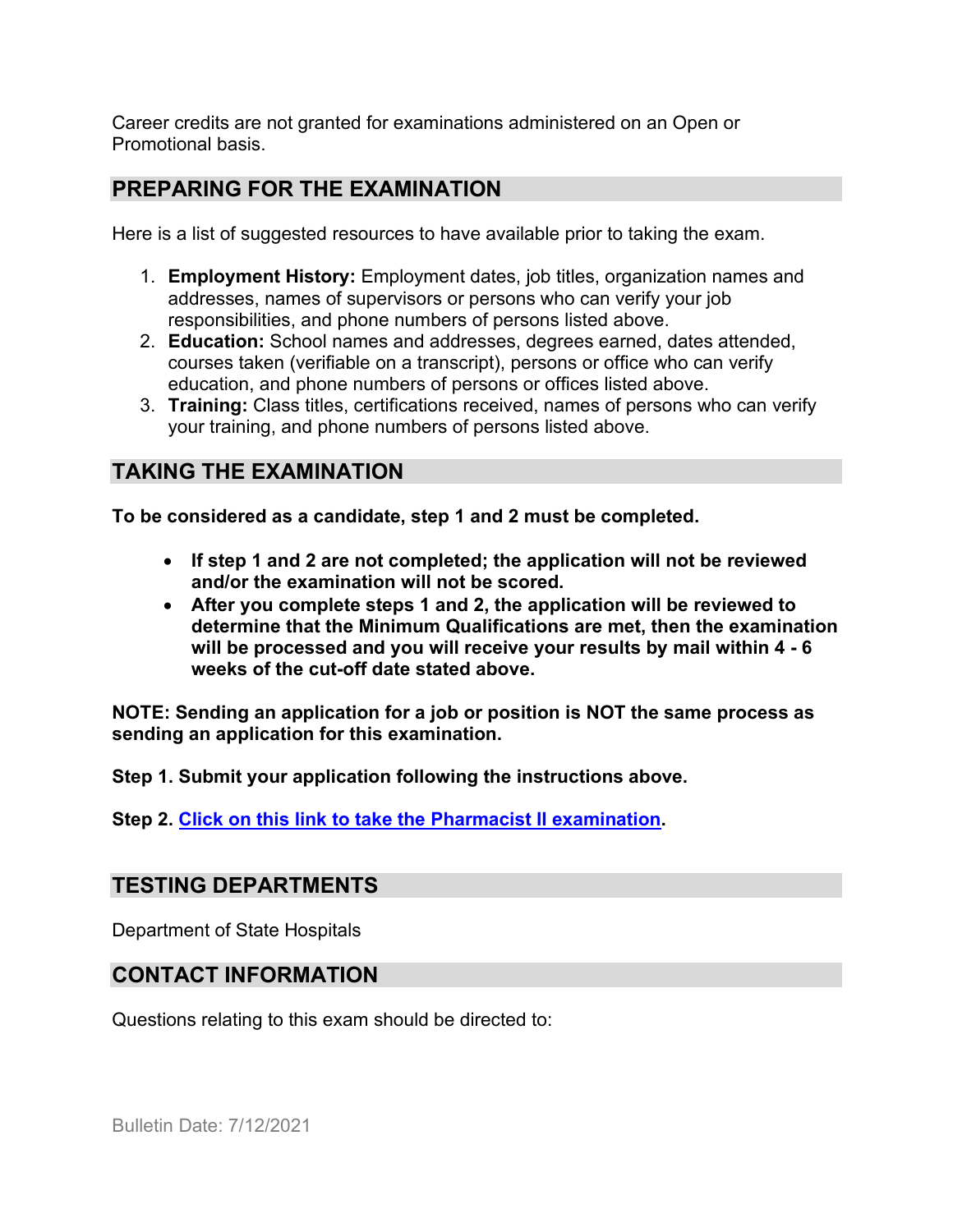Department of State Hospitals Selection Services Unit Monday through Friday, 8am to 5pm (excluding State Holidays) Phone: 916-651-8832 Email: **[Pharmacistii@dsh.ca.gov](mailto:Pharmacistii@dsh.ca.gov)**

California Relay Service: 1-800-735-2929 (TTY), 1-800-735-2922 (Voice). TTY is a Telecommunications Device for the Deaf, and is reachable only from phones equipped with a TTY Device.

## **EQUAL OPPORTUNITY EMPLOYER**

The State of California is an equal opportunity employer to all, regardless of age, ancestry, color, disability (mental and physical), exercising the right of family care and medical leave, gender, gender expression, gender identity, genetic information, marital status, medical condition, military or veteran status, national origin, political affiliation, race, religious creed, sex (includes pregnancy, childbirth, breastfeeding, and related medical conditions), and sexual orientation.

## **DRUG-FREE STATEMENT**

It is an objective of the State of California to achieve a drug-free State work place. Any applicant for State employment will be expected to behave in accordance with this objective, because the use of illegal drugs is inconsistent with the law of the State, the rules governing civil service, and the special trust placed in public servants.

## **GENERAL INFORMATION**

Examination and/or Employment Application (STD 678) forms are available at the California Department of Human Resources, local offices of the Employment Development Department, and through your CalCareer Account at the following website:

#### **http://www.CalCareers.ca.gov/**

If you meet the requirements stated on this examination bulletin, you may take this examination, which is competitive. Possession of the entrance requirements does not assure a place on the eligible list. Your performance in the examination described in this bulletin will be rated against a predetermined job-related rating, and all applicants who pass will be ranked according to their score.

The Department of State Hospitals reserves the right to revise the examination plan to better meet the needs of the service, if the circumstances under which this examination was planned change. This examination may be canceled by the Department of State Hospitals at any time prior to the establishment of the employment list. Such revision or